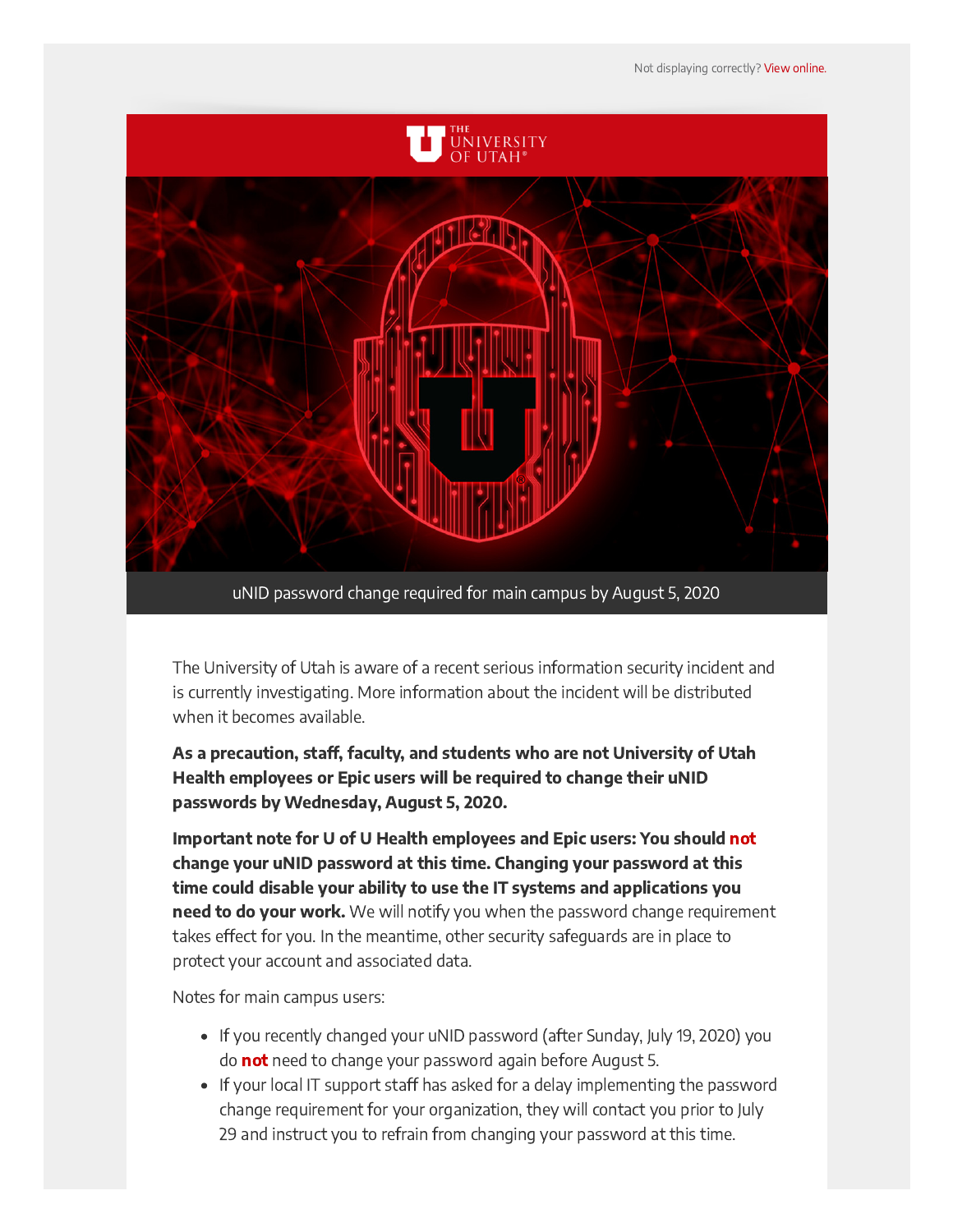After August 5, main campus users who have not changed their password will automatically be prompted to change it the next time they log in to a university system that requires uNID/CIS password authentication.

Main campus instructions for changing the uNID password prior to August 5, 2020:

- Important: To avoid being locked out of university IT systems, prior to starting the change process please log out of all university applications and services (e.g., Outlook and UConnect) on all computers and devices that automatically log in to university systems or services (or shut them down). This initial step will help prevent account lockout that may be caused as multiple computers/devices continue to attempt to log in using the old password.
- Review uNID password requirements and quidelines.
- Follow instructions to [reset or change your uNID password](https://uofu.service-now.com/it?id=uu_kb_article&sys_id=235b3b45d5d18900023cf36e22818313).

If you've forgotten your uNID password and cannot log in to CIS, please visit this  $II$ Knowledge Base article for instructions on how to reset it.

We encourage everyone, including U of U Health staff, to update their IT security questions and answers. Campus and U of U Health IT help desks rely on security profiles to verify user identities before making changes to accounts.

## To update your security profile:

- In CIS, search for and select the "Change Your Security Information" tile.
- You will be prompted to select questions from the dropdown menus on security questions 1 and 2. Enter your corresponding answers in the empty fields and if necessary, make note of the answers for your records.
- Select the "Save" button.

If you have questions, your local IT support staff may be able to assist, or you may contact your respective central IT help desk:

## **Main Campus UIT Help Desk**  801-581-4000 option 1 [helpdesk@utah.edu](mailto:helpdesk@utah.edu)

## **University of Utah Health ITS Service Desk**  801-587-6000

[servicedesk@hsc.utah.edu](mailto:servicedesk@hsc.utah.edu)

You are receiving this email because you are faculty, staff, or a student at the University of Utah.

[FORWARD TO A FRIEND](https://t.e2ma.net/share/outbound/e/pu2spw/9df76ob)

[Manage](https://app.e2ma.net/app2/audience/signup/1866963/1810463/1356326943/3078602783/?s=gYSj3x2HNtVx7Pf2Jdgd6hzPlPsFCqMaHwaN6tXLGxw) your preferences | [Opt out](https://t.e2ma.net/optout/pu2spw/9df76ob?s=rVJi59F7EJCXQf8uCoDXT0MnEcCZYIXi9rbnQdEjkHY&r=aHR0cHM6Ly9hcHAuZTJtYS5uZXQvYXBwMi9hdWRpZW5jZS9vcHRfb3V0LzE4NjY5NjMvMTgxMDQ2My8zMDc4NjAyNzgzLz9zPUZuX3dqNkkzeUtRUHFEaXNyOWVySjYtb1Bfb25ZZ1IyX1g2U1VjQXkwSmM%3D) using TrueRemove® Got this as a forward? **Sign up** to receive our future emails.